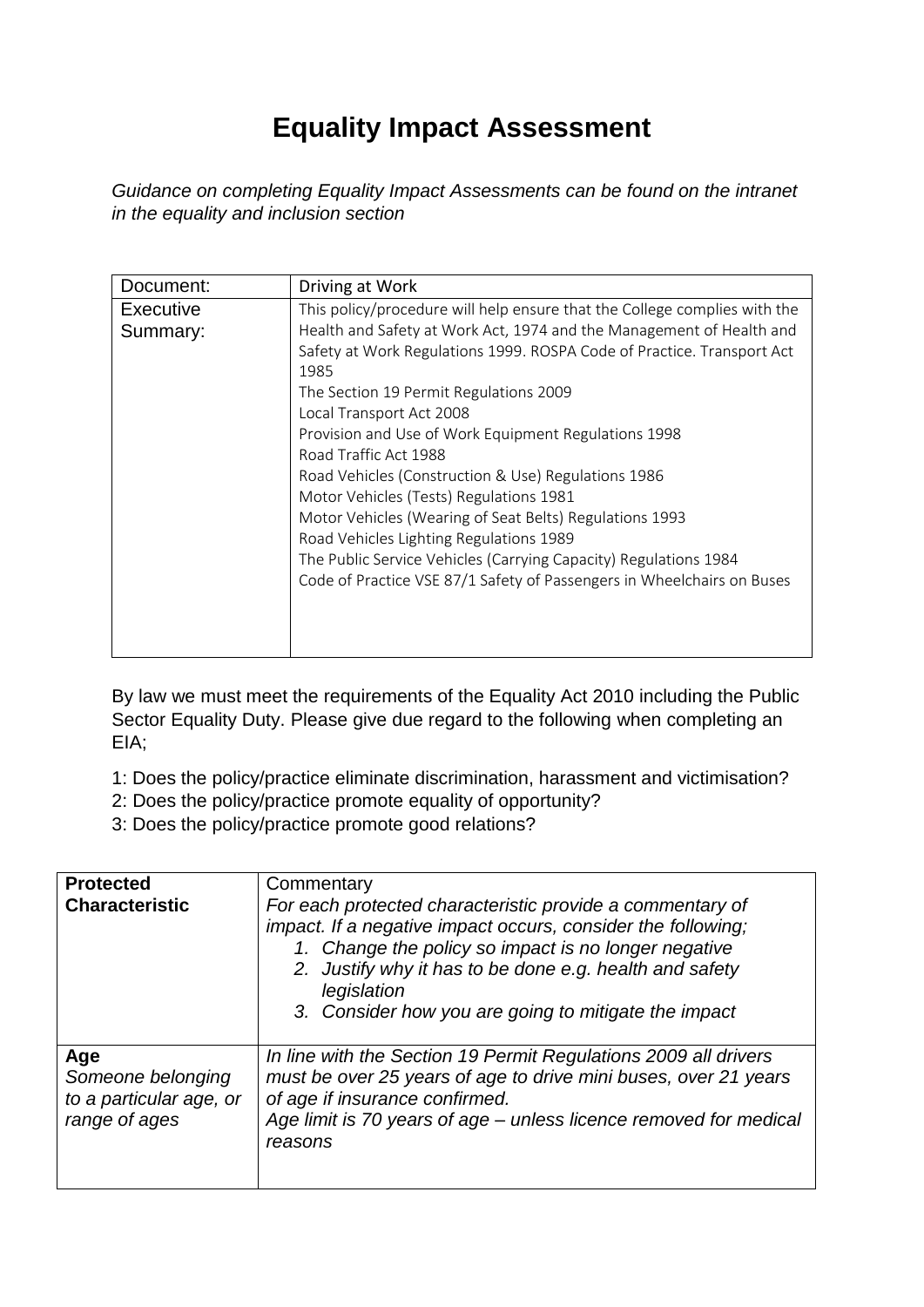| <b>Care Experienced</b>   | The is no negative impact                                         |
|---------------------------|-------------------------------------------------------------------|
| Someone who has           |                                                                   |
| been or is currently in   |                                                                   |
| care or from a looked-    |                                                                   |
| after background at       |                                                                   |
| any stage in their life.  |                                                                   |
| This includes adopted     |                                                                   |
| children who were         |                                                                   |
| previous looked-after.    |                                                                   |
| <b>Marriage/Civil</b>     | The is no negative impact                                         |
| <b>Partnership</b>        |                                                                   |
| Married couples and       |                                                                   |
| civil partnership         |                                                                   |
| should be treated the     |                                                                   |
| same on a wide range      |                                                                   |
| of matters                |                                                                   |
| Race                      | There is no negative impact                                       |
| Refers to a group of      |                                                                   |
| people defined by         |                                                                   |
| their race, colour and    |                                                                   |
| nationality (including    |                                                                   |
| citizenship) ethnic or    |                                                                   |
| national origins          |                                                                   |
| <b>Sexual Orientation</b> | The is no negative impact                                         |
| A persons sexual          |                                                                   |
| and/or romantic           |                                                                   |
| attraction to other       |                                                                   |
| people, or lack thereof   |                                                                   |
|                           |                                                                   |
| <b>Disability</b>         | <b>Risk</b>                                                       |
| A physical or mental      | Disabled people may require adaptations to vehicle for all        |
| impairment which has      | vehicles to be used. Relevant driving licence permitting          |
| a substantial and         |                                                                   |
| long-term adverse         | <b>Mitigation</b>                                                 |
| effective on a            | -Unique risk assessment will be completed to determine: activity, |
| person's ability to       | risk and relevant mitigation measures.                            |
| carry out normal day-     |                                                                   |
| to-day activities         |                                                                   |
| Gender identity/          |                                                                   |
| reassignment              | There is no negative impact                                       |
| The process of            |                                                                   |
| transitioning from one    |                                                                   |
| gender to another         |                                                                   |
| (can include changing     |                                                                   |
| names, pronouns,          |                                                                   |
| dressing differently,     |                                                                   |
| medical intervention      |                                                                   |
| and living in their self- |                                                                   |
| <i>identified gender)</i> |                                                                   |